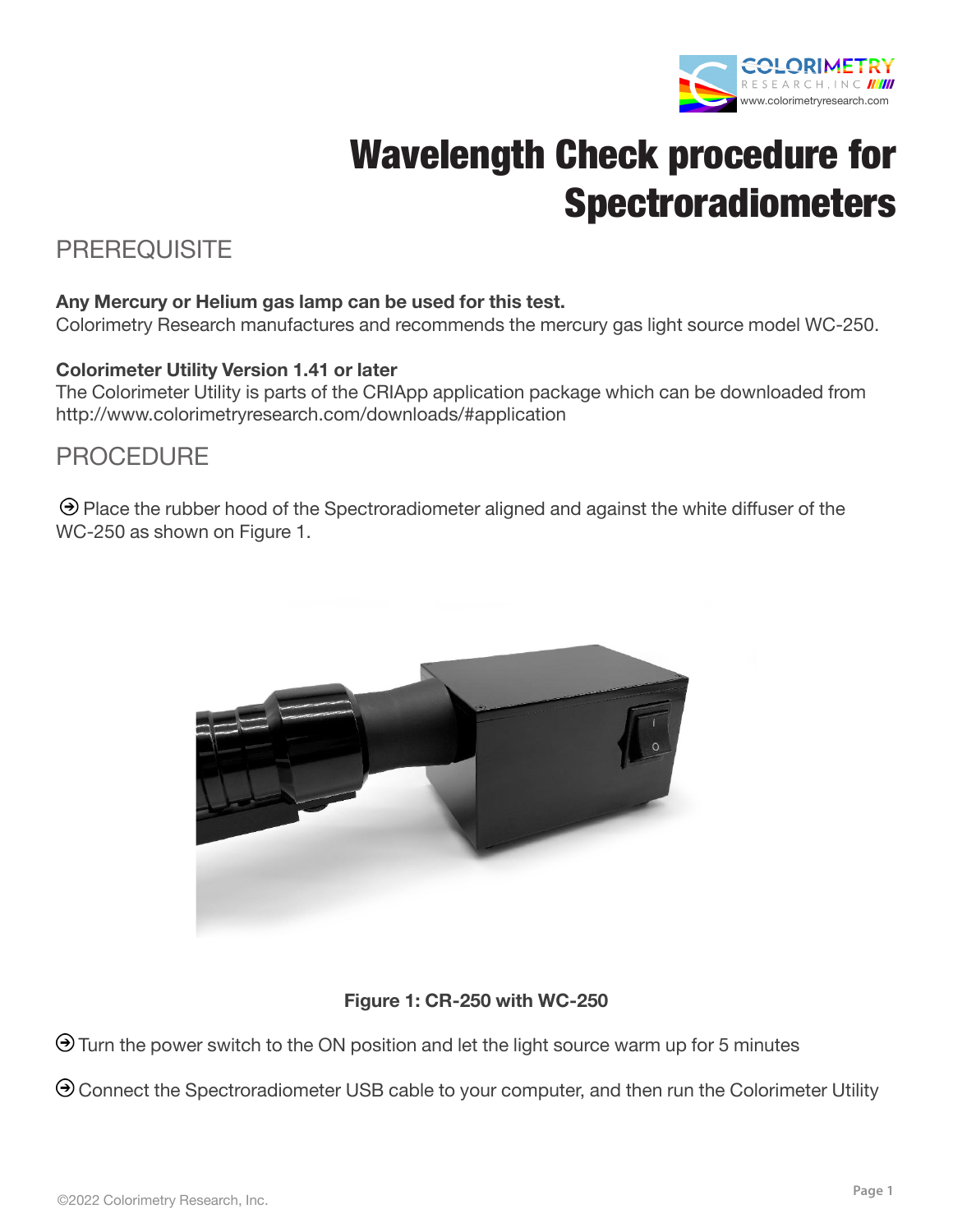

O Click on the Setup icon setup and set Sync: Manual 60 Hz (or 50 Hz depending on to the power line frequency of your country)

| $\mathbf{x}$<br>ه رهر<br>Colorimeter Utility   Copyright © 2019 Colorimetry Research, Inc. |                                                   |  |  |
|--------------------------------------------------------------------------------------------|---------------------------------------------------|--|--|
| <b>File</b><br>Help                                                                        |                                                   |  |  |
|                                                                                            | $\circ$                                           |  |  |
| Connection                                                                                 | Maintenance<br>Calibration<br><b>CMF</b><br>Setup |  |  |
|                                                                                            | Version: 1.40.0-528                               |  |  |
| Name:                                                                                      | A00114                                            |  |  |
| Aperture:                                                                                  | 2 deg<br>▼                                        |  |  |
| Accessory:                                                                                 | $SL-40$                                           |  |  |
| Filters:                                                                                   | Not available.                                    |  |  |
| Sync:                                                                                      | None                                              |  |  |
| Speed:                                                                                     | Normal                                            |  |  |
| Exposure:                                                                                  | $\sqrt{ }$ Auto                                   |  |  |
| Average:                                                                                   | $1 \div$ measurement.                             |  |  |
| User Calibration: © None                                                                   | O Match                                           |  |  |
|                                                                                            |                                                   |  |  |
|                                                                                            |                                                   |  |  |
|                                                                                            |                                                   |  |  |
|                                                                                            |                                                   |  |  |
|                                                                                            |                                                   |  |  |
|                                                                                            |                                                   |  |  |

**Figure 2: CR-250 Spectroradiometer Setup**



 $\Theta$  Click on the Calibration Icon  $\boxed{\text{Calibration}}$  and select the type of source you are using (Mercury or Helium)